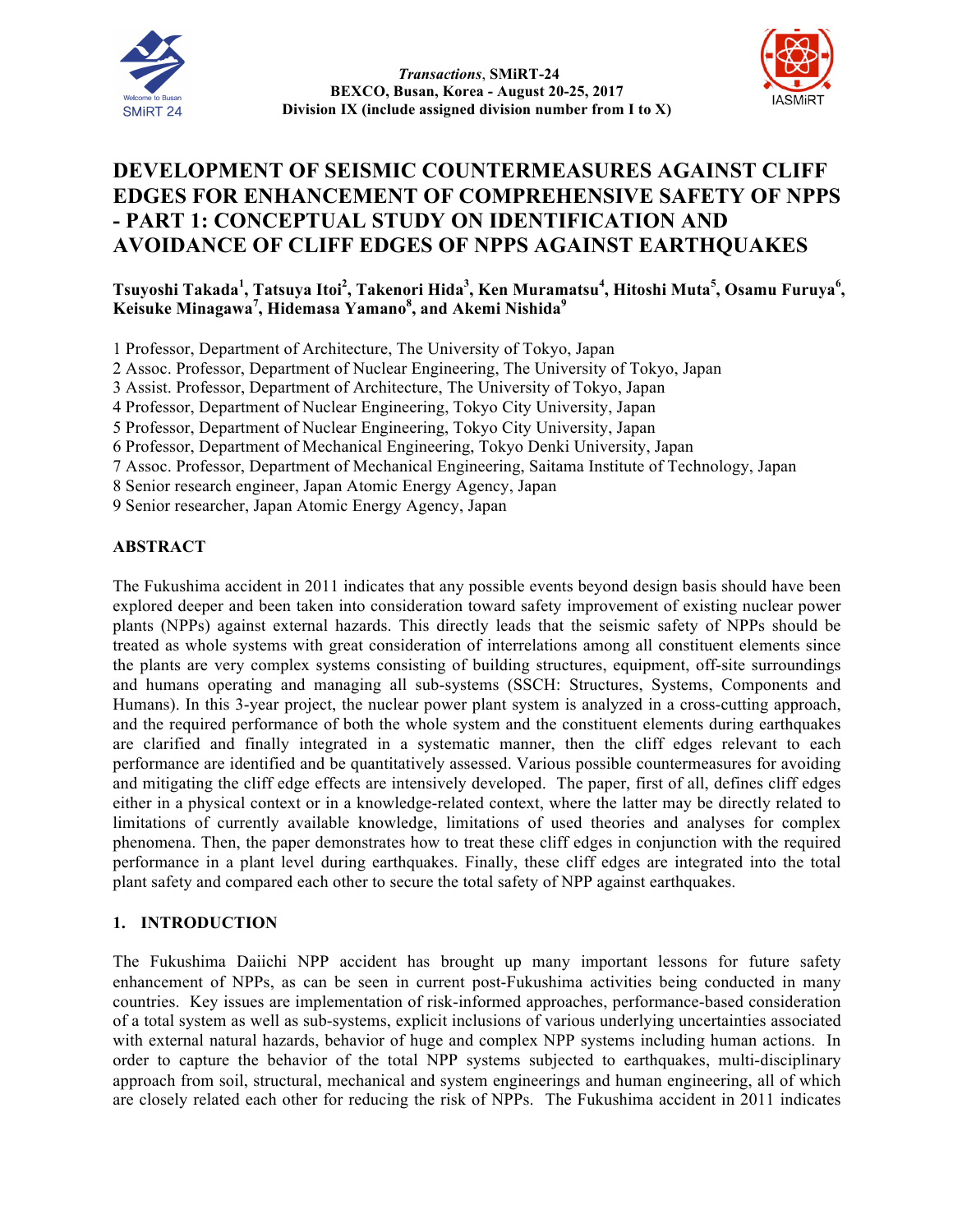that any possible events beyond design basis should have been explored deeper and been taken into consideration toward safety improvement of existing nuclear power plants against external hazards. This directly leads that the seismic safety of NPPs should be treated as whole systems with great consideration of interrelations among all constituent elements since the plants are very complex systems consisting of building structures, equipment, off-site surroundings and humans managing all sub-systems (SSCH: Structures, Systems, Components and Humans).

The behaviour of the NPP system can be characterized in terms of the prominent cliff edges (CEs) in many aspects. Risk management is indeed a number of effective processes of avoiding and controlling potential CEs that the system possesses. Some of CEs can be easily identified and could be controlled directly, but some can neither be even recognized nor be treated in an appropriate manner. Since external events like earthquakes have large uncertainty in nature to the safety of NPP, optimum combinations of countermeasures associated with each CE have to be sought. These are implemented at least three ranges of domains, design, accident management and disaster prevention domains.

In this 3-year project, the nuclear power plant system is analyzed in a cross-cutting approach, and the required performance of both the whole system and the constituent elements during earthquakes are clarified and finally integrated in a systematic manner, then the cliff edges relevant to each performance are identified and be quantitatively assessed. Various possible countermeasures for avoiding and mitigating the cliff edge effects are intensively developed. The paper, first of all, defines cliff edges either in a physical context or in a knowledge-related context, where the latter may be directly related to limitations of currently available knowledge, limitations of used theories and analyses for complex phenomena. Then, the paper demonstrates how to treat these cliff edges in conjunction with the required performance in a plant level during earthquakes. Finally, these cliff edges are integrated into the total plant safety and compared each other to secure the total safety of NPP against earthquakes.

#### **2. PROJECT OVERVIEW**

This 3-year project, treating an NPP as a total system to assure safety of the NPP, based on the risk concept and defense-in-depth (DiD) concept, identifies various types of CEs and explores countermeasures by employing hard and/or soft technology to the CEs.

Due to the 2011 Tohoku earthquake and tsunami, the Fukushima Daiichi NPP leaded to the serious accident consequence with loss of entire power supply because of the strong ground motion and high tsunami waves simultaneously. This accident resulted in the serious large accident since the total plant system fell into the state of CE, due to combined causes of failures of SSCs and operators, such as failure of equipment, i.e., loss of emergency diesel generators, organizations not requiring training against SBO (Station blackout), and error associated with the original plant design.

NPPs are very huge, complex systems consisting structures, equipment, various systems, and operators. Therefore, in order to prevent accidents due to earthquakes, the plants themselves should be evaluated as total integrated systems. It is strongly emphasized in this project that the total plant systems are now composed with SSCHs, i.e., structures (S), systems (S), components (C) and human (H). Considering possible release of radioactive materials from the site to the surrounding area in case of severe accident like core damage, disaster prevention planning for the wider region would be needed. To do so, various CEs associated with SSCHs should be identified and possible measures to avoid them should be explored.

According to the above, it is considered essential in the project to identify and develop countermeasures against the potential CEs. The project plan now focuses on the following tasks.

1) Comprehensive categorization and systematization of required performance of the plant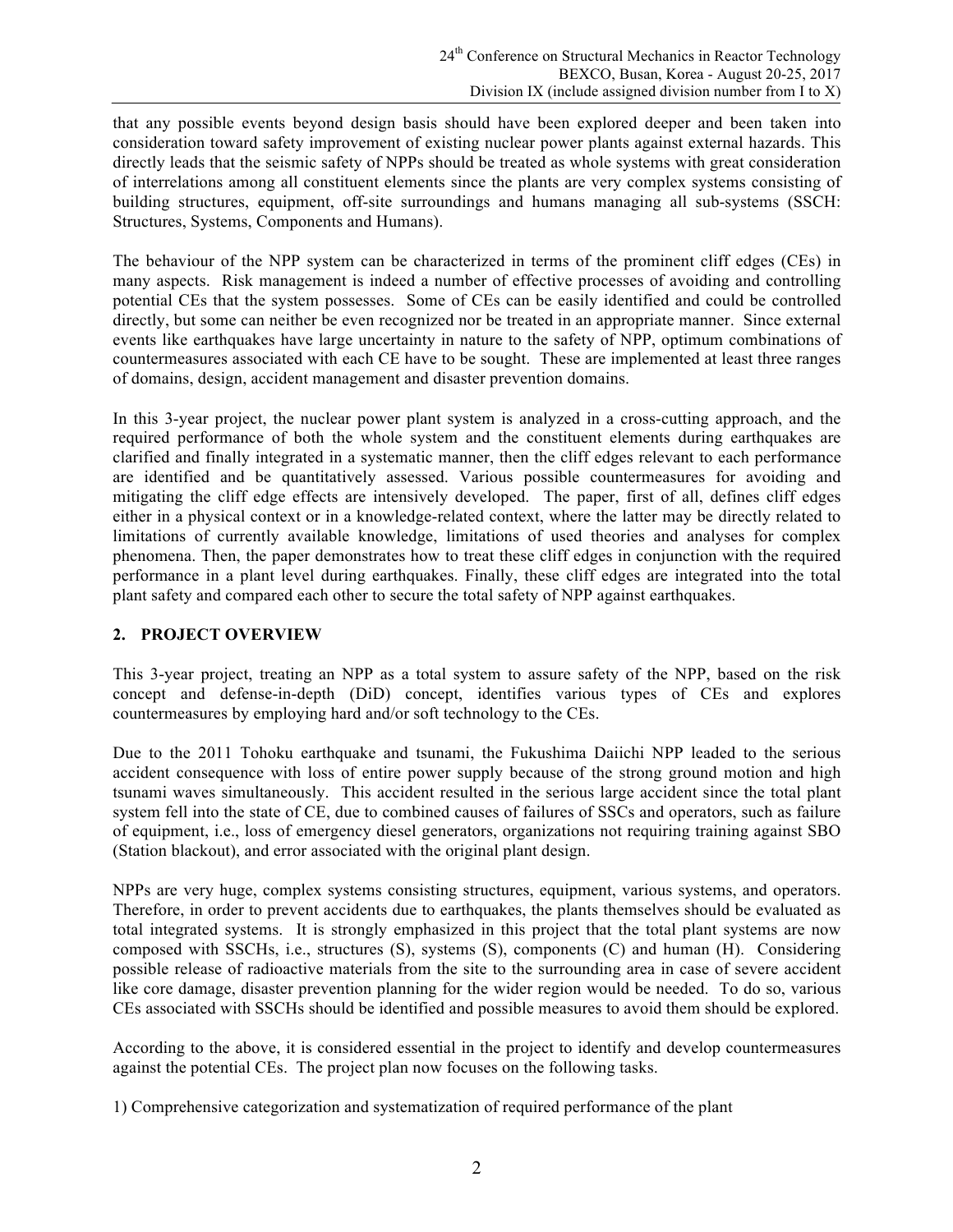2) Identification of and development of countermeasures against CEs of plant under earthquake condition

3) Development of implementation strategy for safety enhancement of NPP



Figure 1 Project Plan

# **3. DEFINITION OF CLIFF EDGES**

In the project, two kinds of CEs are first proposed and clearly defined as in the followings; physical CEs and knowledge-oriented CEs. The former CEs are the ones that have often been meant so far, while the latter are newly defined CEs that have been proposed first in this project. The Fukushima Daiichi accident could be understood as phenomenon un-experienced before, which stemmed from the limit of our imagination. When studying the safety of NPPs, these two kinds of CEs can be properly taken into consideration for almost all treatment of phenomena, modelling and data interpretation and so on.

It is somewhat vague how the physical CEs are defined. According to the definition of the literature (NEI, 2013), the CEs represent the phenomenon that there occurs the significant increase of consequence due to a small amount of decrease of the occurrence frequency of the external event. In the seismic situation, the significant sudden change of the physical state of a system when the ground motion becomes a little larger. This definition of CEs can be understood as depicted in the risk curve, i.e., a relationship between an occurrence probability and its consequence, as in the Fig. 2. The examples of the physical CEs are, occurrence of core damage due to a common cause failure brought by large earthquakes, the impact of base-isolated structure on the outer wall, etc.

On the other hand, the other CEs are associated with the knowledge limit within which we can deduce and make reliable decisions on the basis of our certain amount of knowledge and available information of an objective of interest. It relates the limit of our knowledge domain, the limit of our theory relied on, as expressed in Fig. 3. These CEs imply the deviation from the known domain to the unknown domain or phenomena unexpected.

The theoretical model representing physical states can be understood as an ideal logical system depending on knowledge, idealization and many theoretical assumptions. The model in nature does not work well in the domain that our knowledge cannot cover, the idealization and the assumptions cannot directly be applied to. Once the above condition cannot be satisfied, we encounter a kind of CE associated with our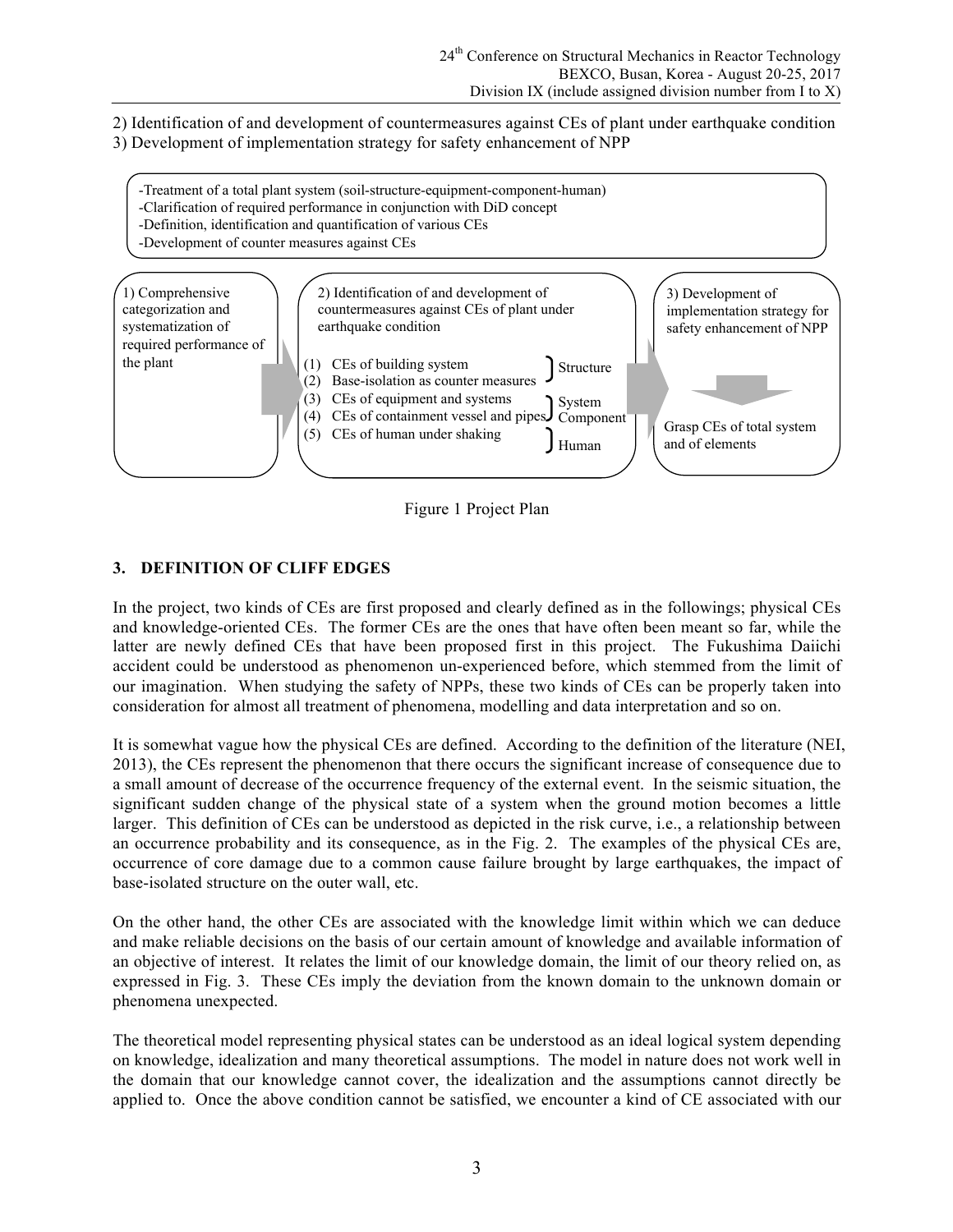knowledge and modelling, and we may have significant consequence epistemologically as well as physically. Therefore, we cannot guarantee our confidence for elaborately built theoretical domain if the CEs are encountered. These CEs are related to the epistemic uncertainty in the current PRA procedure, which represents uncertainty due to the lack of information and insufficient knowledge, etc. In other words, emergence of the knowledge-oriented CEs result in the unexpected increase of uncertainty, which may invalidate basic assumptions and violate the theoretical basis.

These CEs include nonlinear behaviour or complex behaviour of a system, which cannot be expressed appropriately with a simple linear model. A one-dimensional simplification assumption cannot justify three-dimensional behaviour of a system. Events and phenomenon beyond our imagined pre-specified basis can impair our basic assumptions, idealization and confidence in our analyses.





Figure 2 Physical cliff edges Figure 3 Knowledge-oriented cliff edges

# **4. CLIFF EDGES OF FUKUSHIMA ACCIDENT**

The gigantic 2011 Great East Japan Earthquake occurred with an earthquake magnitude 9.0, which is the super mega earthquake in the Japanese earthquake observation history. A nuclear accident has occurred at the Fukushima Daiichi NPP as the result of the giant earthquake and tsunami of the Great East Japan Earthquake. It was a typical multiple hazard disaster to the plant, where there were large ground shaking due to the main shock and the following tsunami wave, both of which heavily damaged the plant as in the following. While the details of the accident still remain to be fully investigated, the accident is outlined below from the viewpoint of the three fundamental rules for ensuring safety of nuclear power plants during nuclear plant emergencies, i.e. "Stop", "Cool down", and "Confine" (Takada, 2011).

As the result of the ground shaking during the earthquake, control rods were firmly inserted into the cores of reactors, Nos. 1, 2, and 3 of the Fukushima Daiichi NPP, all of which were operating at the time of the earthquake, as a part of the automatic shutdown procedure, and thus the first rule of "Stop the reactor" was accomplished as originally designed. However, as the result of the earthquake, an accident developed as shown in Fig. 3, where the roman numerals in bracket indicate the order of accident sequence. (i) Off-site electric power was rendered impossible, and thus the plant's emergency diesel generators were activated and the emergency core cooling systems began operating. Approximately one hour later after the earthquake, a giant tsunami of about 14 meters in height hit the plant, (ii) incapacitating diesel generators and seawater pumps, (iii) making it impossible to remove the decay heat of the core fuel to cool it down. Then, (iv) the plant lost the on-site power, and then despite water injection into the reactors, fuel failure occurred. Some damage to the pressure vessels and containment vessels is deemed to have occurred, and (v) hydrogen explosions occurred due possibly to the accumulation of hydrogen within the reactor buildings. As a result, radioactive material had been released from the reactor buildings and reached areas outside the plant's premises. In other words, cooling and containment of the nuclear reactors were not achieved, and as a result, radioactive material from the plant has been released to areas outside the plant site and contaminated the surrounding areas.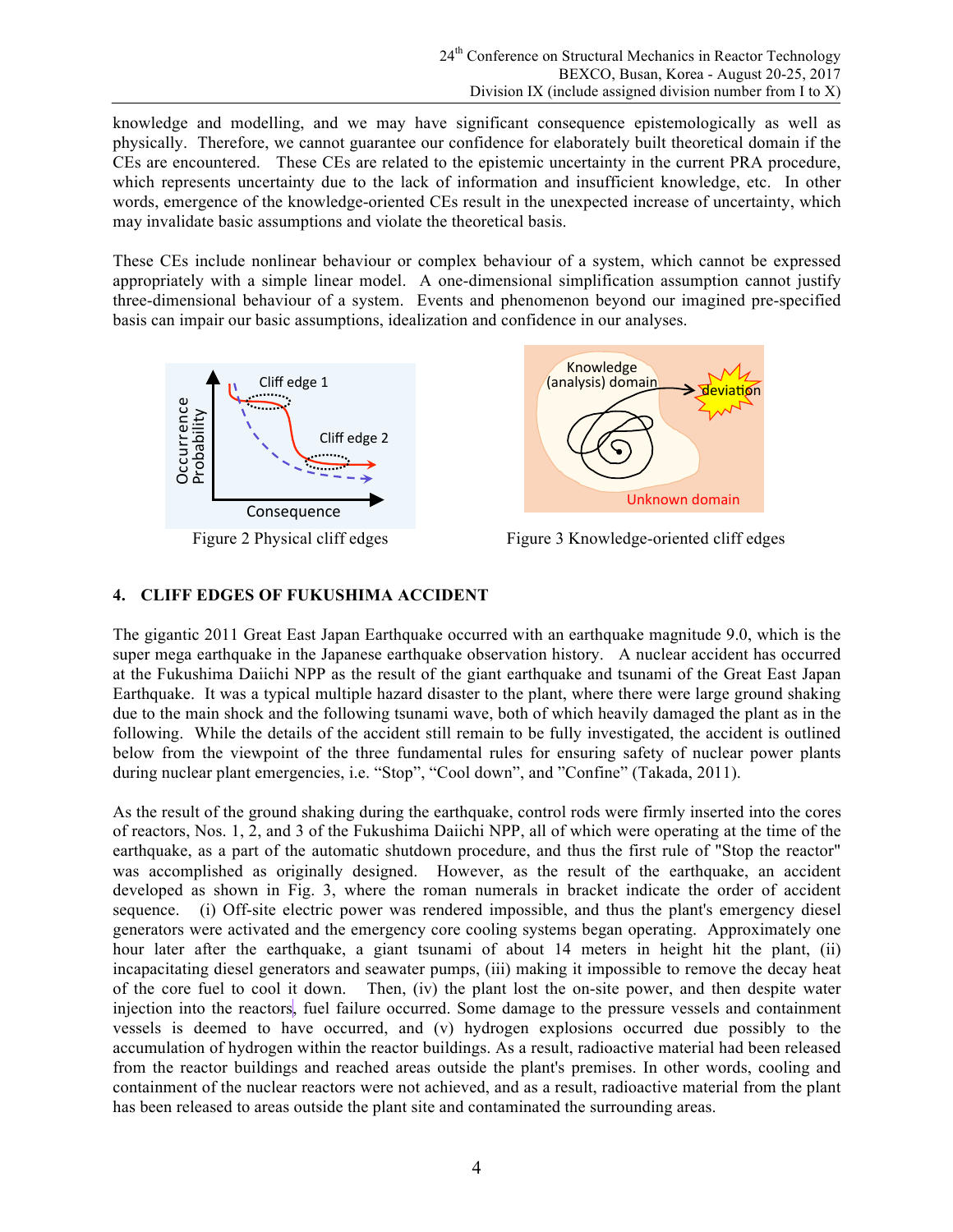

Figure 4 Accident Progression (NRA, 2012)

According to the above accident progression, there were several CEs that can be observed. Some can be categorized into physical CEs, some are into the knowledge-oriented CEs. In the following, these CEs are discussed along with the concept of Defense-in-Depth (DiD) concept that is expected as the basis of effective counter measures to the CEs.

## **5. DEFENSE-IN-DEPTH CONCEPT**

An aim of ensuring safety of NPPs is not to become apparent the influence of the radioactivity (radioactive materials). Almost all radioactivity of the NPP are enclosed in the fuel in the nuclear reactor. Keeping this radioactivity enclosed during normal operation and not affecting significant influence by the radioactivity to the vicinity in the postulated accident are the aims of the nuclear safety. This concept can be applied to ensuring safety of NPP when being hit by natural disasters such as an earthquake and or the tsunami.

There is concept of "Defense in Depth" as a basic strategy for ensuring safety in the nuclear energy systems. This is applicable not only for the nuclear systems, but can be applied generally as concept of ensuring safety of safety critical facilities. In addition, the DiD is fundamental concept defining the measures which should be taken to achieve the nuclear mission of ensuring safety to protect people and the environment. There are several different protection levels in the DiD, and even if one protection level was damaged, the overall safety must not be threatened by that.

According to IAEA (1996), the following description on the DiD is now referred to as below and five levels of DiD have been proposed as defined in Table 1.

*"… all safety activities, whether organizational, behavioral or equipment related, are subject to layers of overlapping provisions, so that if a failure should occur it would be compensated for or corrected without causing harm to individuals or the public at large. DiD consists in a hierarchical deployment of different levels of equipment and procedures in order to maintain the effectiveness of physical barriers placed between radioactive materials and workers, the public or the environment, in normal operation, anticipated operational occurrences and, for*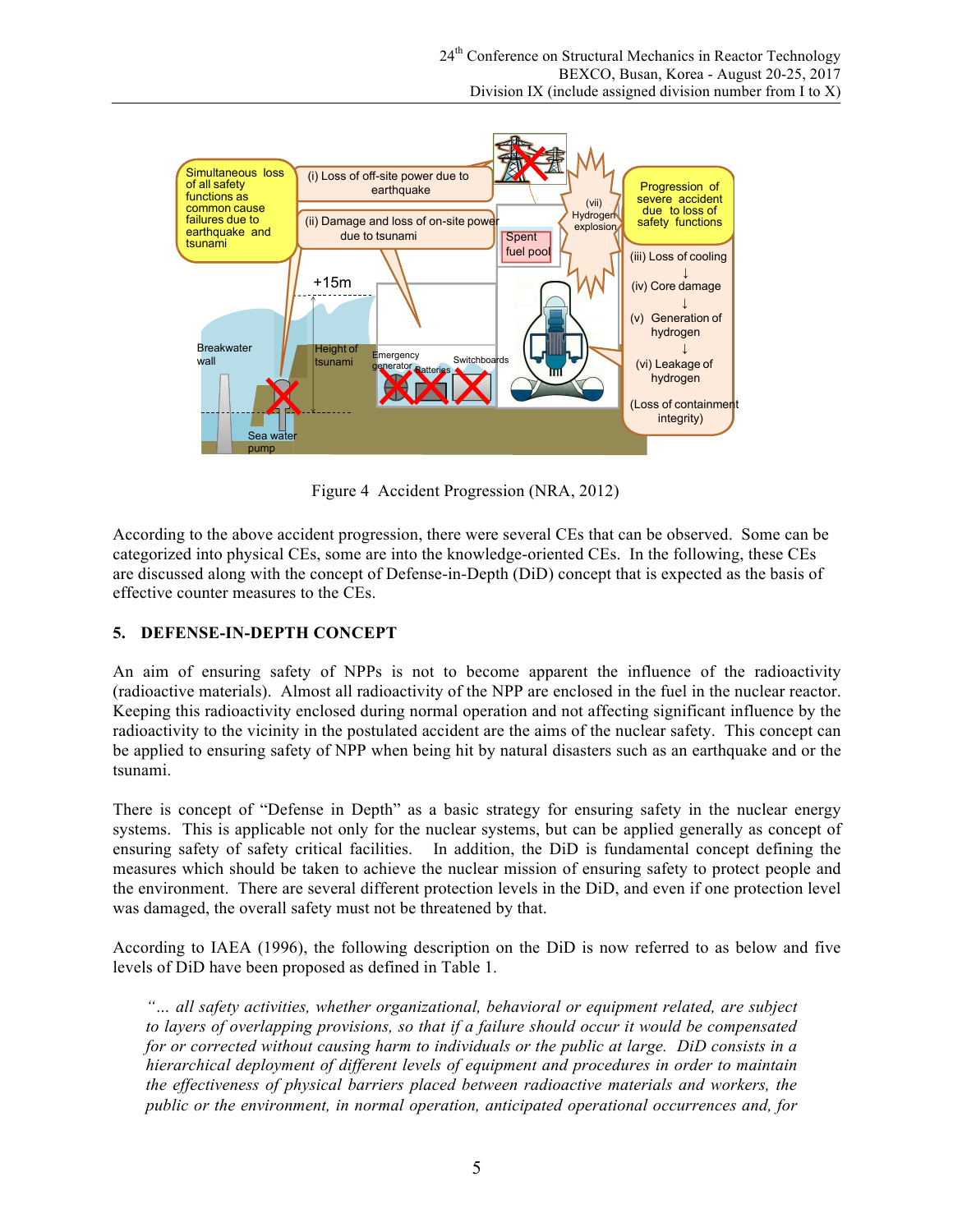*some barriers, in accidents at the plant. DiD is implemented through design and operation to provide a graded protection against a wide variety of transients, incidents and accidents, including equipment failures and human errors within the plant and events initiated outside the plant."*

| Level<br>of DID | <b>Objective</b>                                                                                                                                | <b>Essential means</b>                                                         |
|-----------------|-------------------------------------------------------------------------------------------------------------------------------------------------|--------------------------------------------------------------------------------|
| Level 1         | Prevention of abnormal operation and<br>failures                                                                                                | Conservative design and<br>high quality in construction<br>and operation       |
| Level 2         | Control of abnormal operation and detection<br>of failures                                                                                      | Control, limiting and<br>protection systems and<br>other surveillance features |
| Level 3         | Control of accidents within the design basis                                                                                                    | Engineered safety features<br>and accident management                          |
| Level 4         | Control of severe plant conditions, including<br>prevention of accident progression and<br>mitigation of the consequence of severe<br>accidents | Complementary measures<br>and accident management                              |
| Level 5         | Mitigation of radiological consequences of<br>significant releases of radioactive materials                                                     | Off-site emergency<br>response                                                 |

Table 1: Levels of Defense in Depth (IAEA, 1996)

The levels of DiD can be specified in terms of sudden change of system states, which may be called "cliff edge effects". Figure 2 illustrates some cliff edges that indicate critical states as a sudden increase of the NPP consequence. These CEs corresponding to the plant critical states can be treated as physical CEs. To diminish the adverse physical states of the plant, and those of SSCHs, effective countermeasure for each element based on the CEs should be sought. The DiD concept is expected to work well to diminish these physical CEs against external disturbance.

On the other hands, it is problematic to reduce and avoid the knowledge-oriented CEs. What could be the DiD concept to treat these CEs like? The DiD concept for them should also be sought in this project.

## **6. IDENTIFICATION AND AVOIDANCE OF CLIFF EDGES**

It is possible to capture realistic seismic behaviour of NPP buildings, equipment, systems and operators, and clarify the relationship among CEs of individual elements as well as the plant system. The CEs of the whole plant could be identified by applying a procedure similar to the stress test conducted after the Fukushima accident in Japan. Namely, by increasing seismic input to the plant, a conditional probability of performance failure, i.e., a seismic fragility curve of each element as well as a seismic fragility curve of the whole plant system with paying great attention to interdependency of those of other elements, the critical CEs among many CEs of the plant system could be identified. Use of expression of the fragility curves can drastically enable us to take account of various possible combinations of the states of individual elements, so called "accident sequences", and their occurrence frequencies. CEs associated with individual elements such as SSCHs will be studied, and then CEs of the total plant system based on the categorized required performance will also be identified and quantified in the other papers.

Effectiveness of application of base-isolation devices to safety critical buildings will be studied from the viewpoint of avoidance of the relevant CEs. It is expected that the application of the base-isolation technology can mitigate CEs not only of SSCs but also of human. Physical as well as knowledge-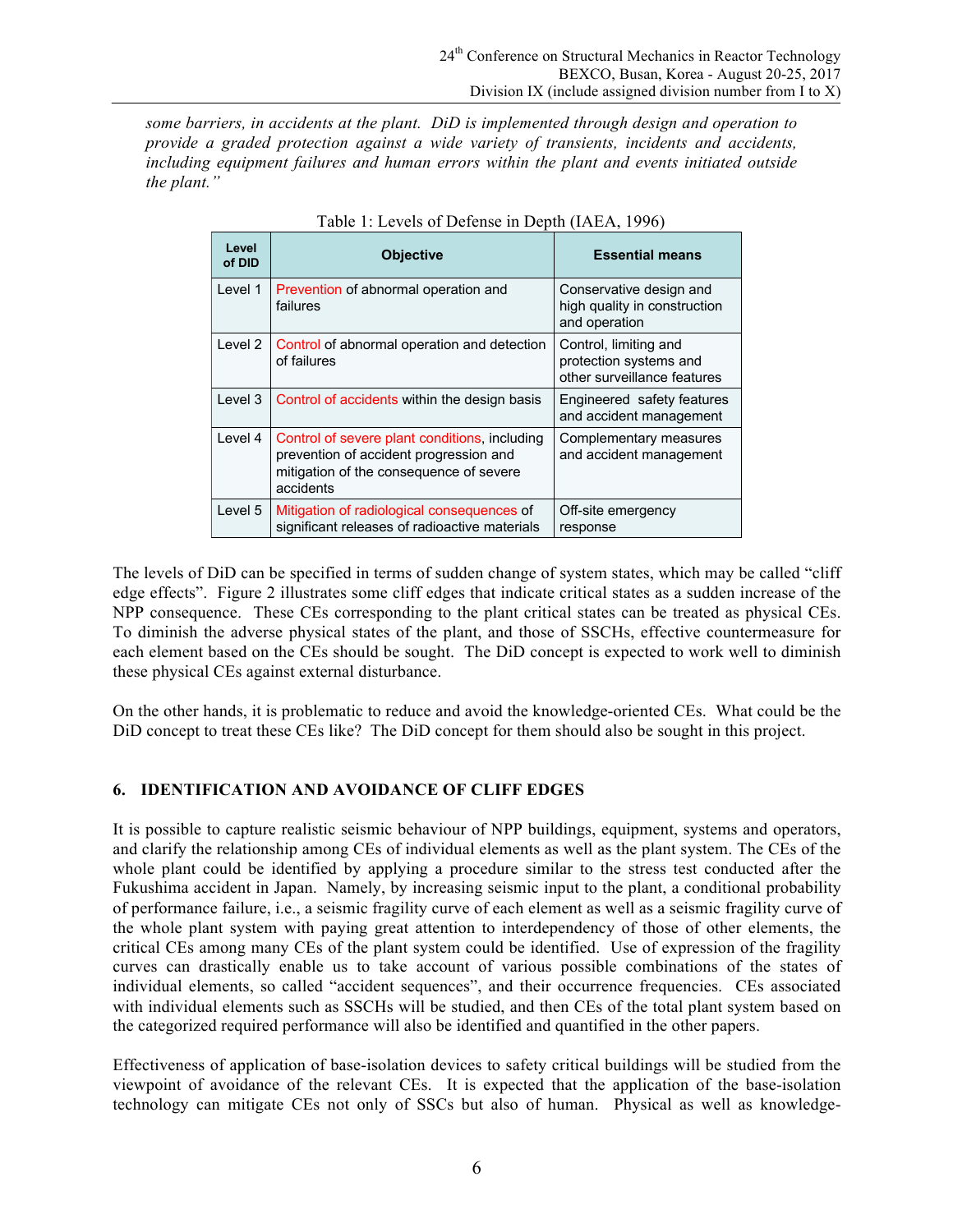oriented CEs will be able to be avoided by using the base-isolation technology. Figure 5 illustrates that fragility curves associated with potential CEs selected in different constituent elements for the presumed plant performances are drawn. It is demonstrated in the figure that to accomplish the required performance of the plant during earthquakes, many elements cooperate with each other to moderate more significant CEs in the plant level. From the comparison of relevant CEs of a non-base-isolated plant and those of a base-isolated plant, application of the base-isolation technology drastically avoid the potential CEs and largely increase seismic safety in a physical sense, and moreover can put the isolated buildings, pipes and equipment installed in the buildings, and even operators in the main control room into a small range of dynamic responses where the response can stay in an elastic region. This is indeed not only the avoidance of physical CEs, but also the avoidance of knowledge-oriented CEs since we do not have to take account of additional uncertainty related to nonlinear response of equipment.



Figure 5 Fragility expression of base-isolated plant

## **7. CLIFF EDGES BASED ON DEFENSE-IN-DEPTH CONCEPT**

Control of the CEs is the process of selection and implementation of an optimal alternative among various risk reduction measures, and the results should be reflected to design and be utilized to multiplication and diversification of safety systems towards enhancement of the total system in case of accidents. Risk concept is effective concept to capable of explicitly treating various uncertainties and of consistently dealing with multi-disciplinary technical fields related to NPP safety. Here, taking earthquake and tsunami case as external hazards, risk-informed earthquake and tsunami protection scheme is developed together with the concept of IAEA-proposed DiD.

As a proposed framework for securing NPP safety against earthquakes and tsunamis, risk concept and DiD concept are now integrated into an risk management framework of NPP, as given in Fig. 6 (JAEE, 2015), which are partially refereed to from the literature (USNRC, 2013). It can be observed from the figure that the three domains; design, AM (accident management) and disaster prevention and mitigation, are clearly classified, and that each domain corresponds to the level of DiD as seen in the left vertical bar. In the probability-consequence diagram, the ranges of conventional Probabilistic Risk Assessment (PRA) levels are also overlaid, where the level 1 PRA focuses on the core damage frequency (CDF), the level 2 PRA targets the containment failure frequency (CFF) and the level 3 PRA concerns the large early release frequency (LERF), along with the performance goal and the safety goal, both of which are expressed in terms of the annual frequency in the vertical axis. As discussed earlier, the first three levels of DiD ("stop", "cool" and "confine") have been clearly stated as fundamental safety principles with great Example the the Fucushima Daily expression of base-isolated plant<br>
Figure 3. For the Fukushima Daiislav experiment of the CFs is the process of selection and implementation of an onlimid alternative among various<br>
Figure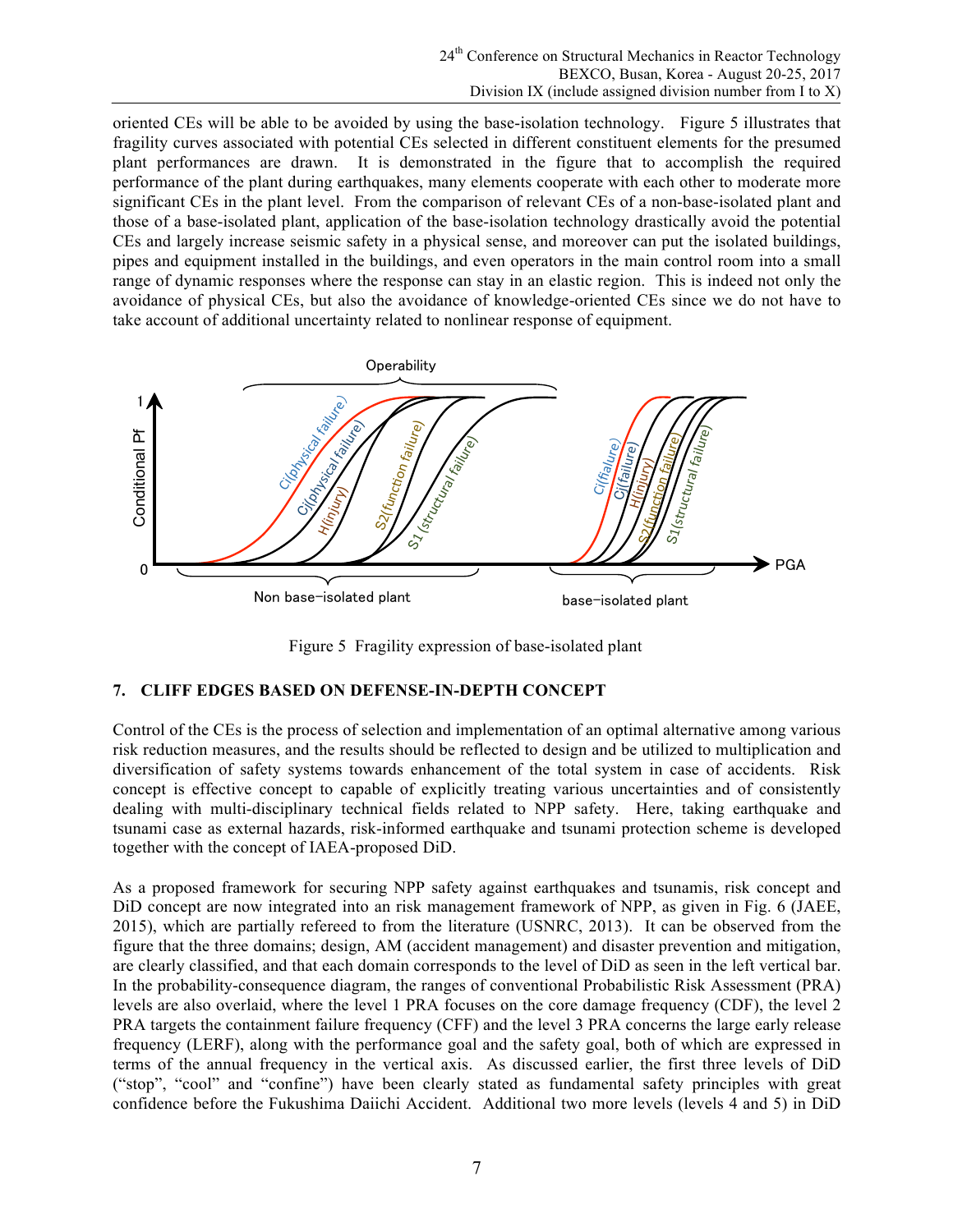are placed, namely, the appropriate management of accident beyond design basis, and prevention measure and emergency response for safety of the public and environment.



Figure 6 DID and Performance Requirements for NPP (JAEE, 2015)

## **8. CHALLENGES**

Common cause failure (CCF) effect is the biggest issue to keep each level of DiD independent during highly extremely severe conditions. When a main system fails under large shaking condition, its back-up system may also fail. Therefore, the back-up system would be no more effective in this case. It is not easy to keep the levels of DiD independent under large seismic excitation condition. One proposes the three important characters of the levels of DiD; multiplicity, independence and diversity of relevant safety systems. Sill it would be difficult to make the DiD concept fully effective under earthquake conditions, which is addressed as one of future challenges.

After the Fukushima Daiichi accident, tremendous amount of recovery operations made by human beings in and around the site has been employed to stabilize the accident until now. These contributions by the human operations have never been counted in the conventional safety assessment so far. This human commitment should be appropriately taken into consideration in the safety assessment for more realistic assessment.

#### **9. CONCLUSIONS**

This paper presents the 3-year project on CEs of NPP systems against earthquakes, where the basis of treatment of the CEs, new definition of CEs, application of DiD concept and etc. are discussed briefly. Main features of the project are multi-disciplinary approach, unique treatment of CEs, performance-based consideration. The other companion papers under the same title will follow for more specific study in SMiRT24 conference.